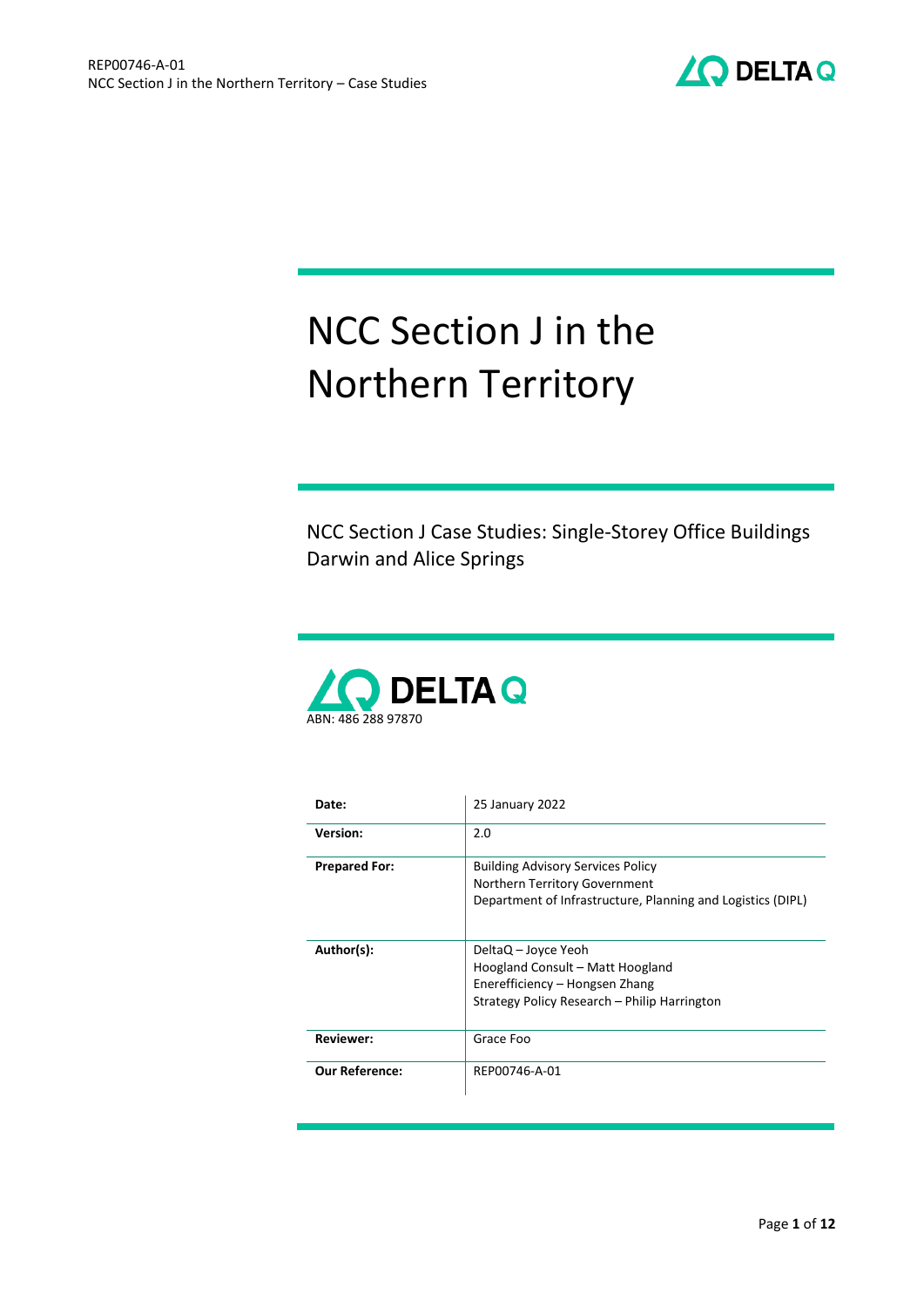

## **Table of Contents**

| $\mathbf 1$ |     |                                                                                                        |  |
|-------------|-----|--------------------------------------------------------------------------------------------------------|--|
|             | 1.1 |                                                                                                        |  |
|             | 1.2 |                                                                                                        |  |
|             | 1.3 |                                                                                                        |  |
|             | 1.4 | Does using different building designs to comply with DTS change the economic analysis results?7        |  |
| 2           |     |                                                                                                        |  |
|             | 2.1 |                                                                                                        |  |
|             | 2.2 |                                                                                                        |  |
|             | 2.3 |                                                                                                        |  |
|             | 2.4 |                                                                                                        |  |
|             | 2.5 | How do building designs using the JV3 compliance pathway change the economic analysis results (from an |  |
|             | 2.6 |                                                                                                        |  |
|             |     |                                                                                                        |  |

*Disclaimer: Readers should keep in mind that the results in this report are based on simulated building models with predetermined forms and geometries. Specific building designs may perform differently depending on their designed form, servicing and geometry.*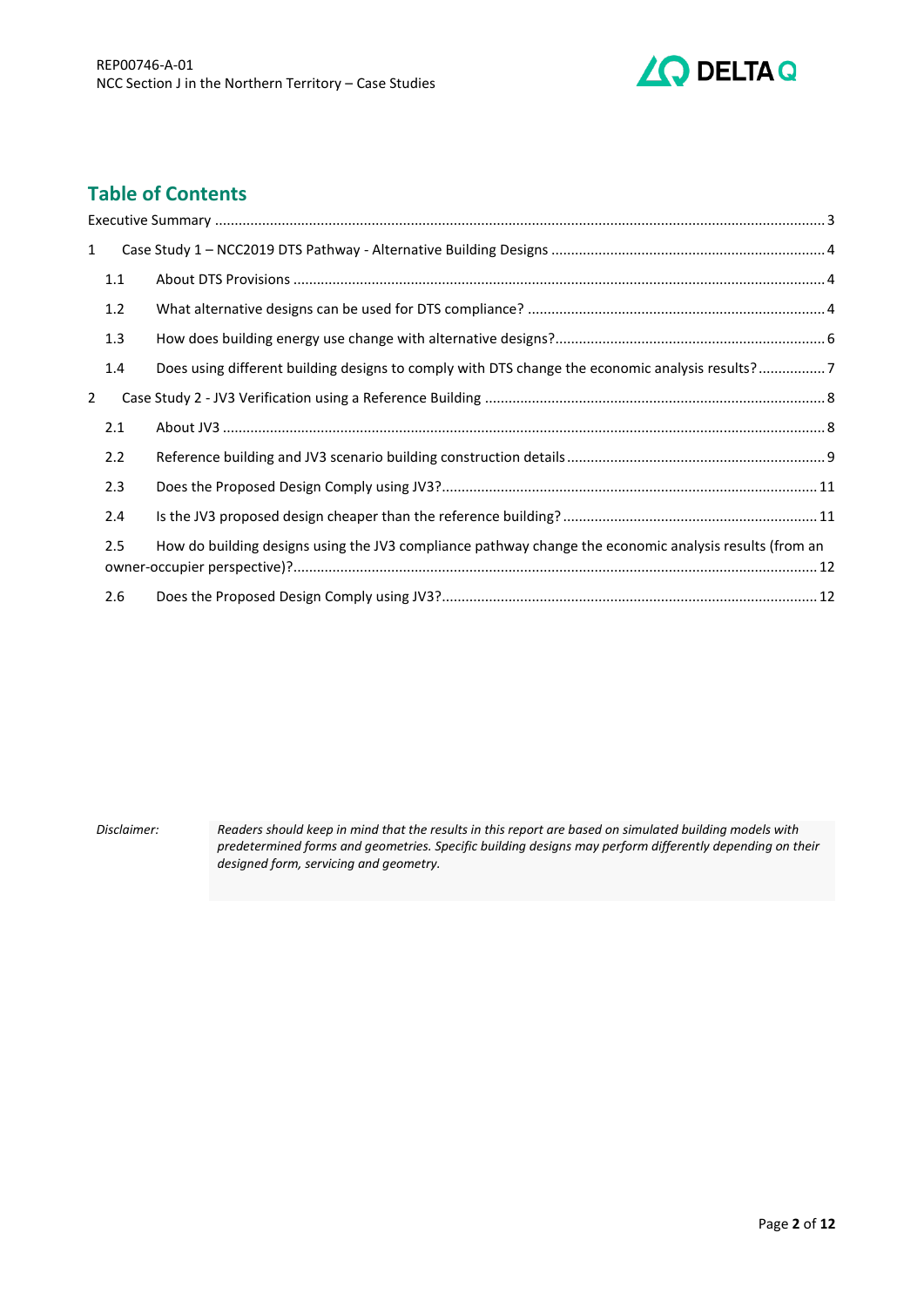## DELTA Q

## <span id="page-2-0"></span>**Executive Summary**

Section J of the National Construction Code (NCC) Volume One details the energy efficiency requirements for commercial buildings. The requirements are performance-based, and hence there are two ways to comply: 1) using Deemed-to-Satisfy (DTS) provisions, and/or 2) other Performance Solutions<sup>1</sup>, which include Verification Methods provided in the NCC. Here, two case studies based on single-storey offices are presented. The case studies show how different designs can demonstrate NCC2019 compliance using the DTS method (Case Study 1) and Verification Method JV3 (Case Study 2). Both case studies considered the single-storey office building, located in Darwin and Alice Springs.

### *Context*

These case studies are based on the single-storey office building archetype. They are an extension of the core study,<sup>2</sup> which reported on the cost-benefit analysis of implementing NCC2016 and NCC2019 Section J energy efficiency requirements in the Northern Territory, using the DTS method for compliance. In the Core Study, different commercial building archetypes (hotels, multi-storey offices, single-storey offices, hospital wards and schools) were investigated; amongst these, the single-storey office was the most sensitive from a cost benefit perspective, due to high building envelop to floor area ratio.

### **The Core Study found that NCC2019 was significantly more cost beneficial than NCC2016.**

- NCC2019 produces a net social benefit for the NT Government of \$276 million (present value) and a benefit cost ratio of 3.6.
- From an owner-occupier perspective, NCC2019 will deliver a net present value of \$295million, with a benefit cost ratio of 3.8.

These case studies are directly applicable to single-storey offices compliant with an NT construction firm (Sunbuild) and energy use was modelled with IES-VE software.



NCC2019 Section J, though the principles of these case studies may also be beneficial for larger buildings design. Construction costs were determined by

## *Case Study 1: NCC 2019 Section J Deemed-to-Satisfy (DTS) Pathway – Alternative Designs*

Four different building designs that meet NCC2019 Section J DTS were considered. The designs are that of the Core Study, and three variations of it (Scenario A, B and C). Results show that the cost and benefit of complying with NCC2019 Section J, via the DTS Provision, varies depending on the building design. In particular,

- Adding insulation on top of the ceiling, instead of using thicker under-roof blankets, is cheaper and results in more energy savings.
- Designing a building with windows dimensioned/positioned to reduce solar exposure can reduce the cost of compliance.
- Adjusting both the roof construction and window dimensions results in the most cost-beneficial design, amongst the designs considered in this Case Study.

#### *Case Study 2: JV3 – Verification using a reference building*

The Verification Method JV3 is an alternative solution that can be considered when the building design does not meet the DTS requirements. The case study demonstrates how JV3 method can be applied for a singlestorey office. It also shows that that the JV3 method can permit greater design flexibility to achieve the same performance, and at times, reduce compliance cost.

**Table 1: Scenarios considered in each Case Study** 

|              | <b>Scenario</b> | <b>Scenario Description</b>                                                                                                                                                            |
|--------------|-----------------|----------------------------------------------------------------------------------------------------------------------------------------------------------------------------------------|
|              | DTS Scenario A  | R2.0 ceiling insulation (keeping R1.5)<br>under-roof blanket) instead of<br>increasing roof insulation to comply<br>with DTS. This avoids the need for an<br>insulation spacer system. |
| Case Study 1 | DTS Scenario B  | Alternative window design (overall<br>window-to-wall ratio kept at 30%,<br>matching the core study) to comply<br>with DTS                                                              |
|              | DTS Scenario C  | Scenario A and B                                                                                                                                                                       |
| Case Study 2 | JV3             | Testing alternative designs ('proposed<br>design') where some building<br>elements are non-compliant with DTS<br>requirements.                                                         |

<sup>1</sup> For more detail, refer to the National Construction Code Part A2 *Compliance with the NCC*.

<sup>&</sup>lt;sup>2</sup> "NT Section J Cost Benefit Analysis Report", prepared for the Northern Territory Government, Department of Infrastructure, Planning and Logistics, by DeltaQ, Hoogland Consult, EnerEfficiency, and Strategy Policy Research, 2022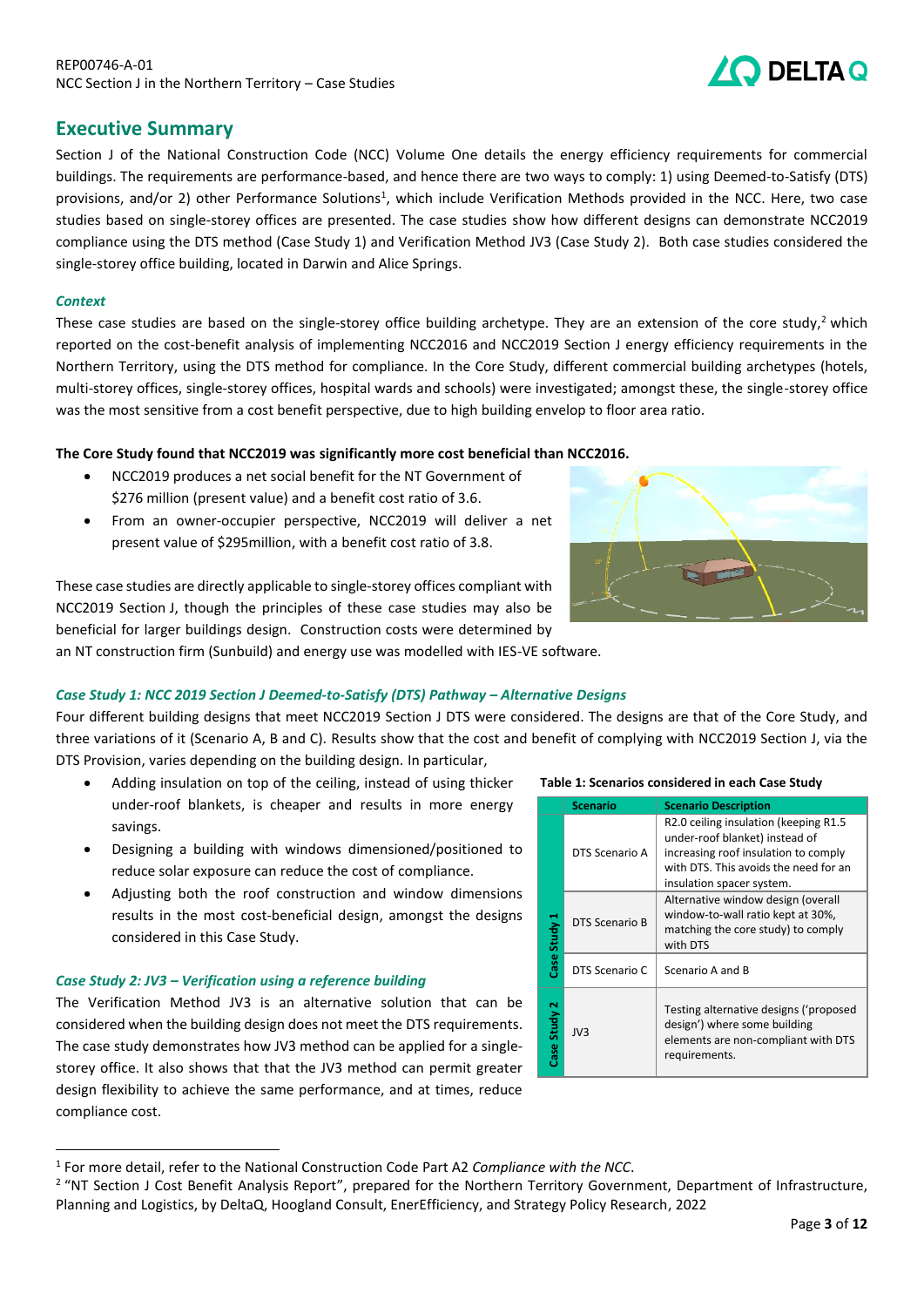## <span id="page-3-0"></span>**1 Case Study 1 – NCC2019 DTS Pathway - Alternative Building Designs**

#### **Case Study 1**

- While an uncommon construction practice in the Northern Territory, adding ceiling insulation can lead to significant construction cost and energy savings, compared to further increasing roof insulation for compliance.
- Buildings designed to have window dimensions that reduce solar exposure may require lower-cost glazing, and can have an overall lower construction costs and some energy savings.

#### **1.1 About DTS Provisions**

<span id="page-3-1"></span>Compliance with NCC is achieved by complying with the Performance Requirement JP1, which in turn can be satisfied using the Deemed-to-satisfy (DTS) prescriptive requirements laid out in Section J. Section J Parts J1, J3, J5, J6, J7, and J8, respectively state the DTS Provisions for building fabric, building sealing, air-conditioning and ventilation systems, artificial lighting and power, heated water supply and swimming pool and spa pool plant, and facilities for energy monitoring.

### <span id="page-3-2"></span>**1.2 What alternative designs can be used for DTS compliance?**

Two alternative designs were considered under the DTS compliance scenario, each with the objective of achieving NCC2019 compliance at a lower cost solution than the core study. The alternative designs included:

• **Alternative roof construction (Scenario A).** In this scenario, the design of the roof construction was altered to include insulation batts on top of the ceiling. In the core study, roof R-values required for Section J compliance were achieved with an R3.3 roof blanket insulation beneath the metal roof, within a roof raising framing system, as per common industry practice in the NT. In this alternative roof construction, the costs of the roof raising framing system are avoided and less square-metre coverage of thicker insulation is required because the insulation is laid on the horizontal plane as opposed to the plane of the pitched roof (note the R1.5 base case roof insulation blanket is retained). It is acknowledged that the practice of insulating on top of the ceiling is not commonplace in the NT commercial building industry.

• **Alternative window dimensions (Scenario B).** In this scenario, the placement and dimensions of windows were altered from the core study archetype with the intent of reducing window solar exposure. Consequently, this reduces glazing

performance costs. Various dimensions were trialled against the DTS NCC2019 Wall-Glazing Calculator, with two criterion: (1) that the height of the top of the window relative to the eave remains unchanged, and (2) that windowsills sit no higher than 1.09m from the ground.

These alterations in design are illustrated in [Figure](#page-4-0) 1. Note that as the single-storey office building model used is rectangular, two orientations of the building were investigated (N-S and E-W), see illustration i[n Figure](#page-4-0) 1.

The total incremental construction cost for each scenario and building orientation in Darwin and Alice Springs are shown in [Figure 2.](#page-5-1) The total cost for Scenarios A, B and C are lower than the Core Study, due to reasons mentioned in the preceding paragraphs. The cost for Scenario A is in all cases lower than Scenario B; reflecting that larger cost savings can be realised if a roof construction with ceiling insulation is used, when compared to the alternative window dimensions investigated in this study. As expected, Scenario C (which combines both Scenario A and B) had the lowest incremental construction cost, as this scenario absorbed cost savings from downgraded glazing performance as well as savings from removal of the roof raising framing system.

#### **J0.0 Deemed-to-Satisfy Provisions**

(a) Where a [Deemed-to-Satisfy Solution](https://ncc.abcb.gov.au/editions/2019-a1/ncc-2019-volume-three-amendment-1/schedule-3-defined-terms/schedule-3-definitions#id92257d71-8db4-4016-9d7c-88e447d08c5f) is proposed, [Performance Requirement](https://ncc.abcb.gov.au/editions/2019-a1/ncc-2019-volume-three-amendment-1/schedule-3-defined-terms/schedule-3-definitions#ide268dda4-48b1-4482-aff9-23af4805c006) [JP1](https://ncc.abcb.gov.au/editions/2019-a1/ncc-2019-volume-one-amendment-1/section-j-energy-efficiency/section-j-energy#id3e871c4b-7d6d-47f3-bbb6-dccc9ce706c4) is satisfied by complying with—

D DELTA Q

(i) [J0.1 to J0.5;](https://ncc.abcb.gov.au/editions/2019-a1/ncc-2019-volume-one-amendment-1/section-j-energy-efficiency/part-j0-energy#id404506d7-67a1-46b8-b9c9-5abbc0b77183) and (ii)  $11.1$  to  $11.6$ ; and (iii) [J3.1 to J3.7;](https://ncc.abcb.gov.au/editions/2019-a1/ncc-2019-volume-one-amendment-1/section-j-energy-efficiency/part-j3-building#id773ea441-032c-450a-be5f-c0e276999b9d) and (iv) [J5.1 to J5.12;](https://ncc.abcb.gov.au/editions/2019-a1/ncc-2019-volume-one-amendment-1/section-j-energy-efficiency/part-j5-air#ided7caf9d-efb6-41bd-8e34-a412cb9994d6) and (v) [J6.1 to J6.8;](https://ncc.abcb.gov.au/editions/2019-a1/ncc-2019-volume-one-amendment-1/section-j-energy-efficiency/part-j6-artificial#id980ecb26-e7b2-42a1-b7d5-b97dccc2883b) and (vi) [J7.1 to J7.4;](https://ncc.abcb.gov.au/editions/2019-a1/ncc-2019-volume-one-amendment-1/section-j-energy-efficiency/part-j7-heated-water#idfb8cb17c-6317-46e3-b2d4-8f5ed7af9c29) and

(vii) [J8.1 to J8.3.](https://ncc.abcb.gov.au/editions/2019-a1/ncc-2019-volume-one-amendment-1/section-j-energy-efficiency/part-j8-facilities#id236a12c0-86c6-461a-b1d2-9451a45ae9c9)

*Section J - NCC 2019 Volume One Amendment 1*



*The incremental construction cost is the difference in construction cost between the NCC2019 compliant case (Core Study, DTS Scenarios A, B, and C) and the base case construction cost. The base case was defined as part of the core study, being representative of typical construction practices in the NT. The incremental construction costs include the cost for the floor, roof, wall, glazing, building services, design and consultancy fees, and savings associated with reduced mechanical plant capacities.*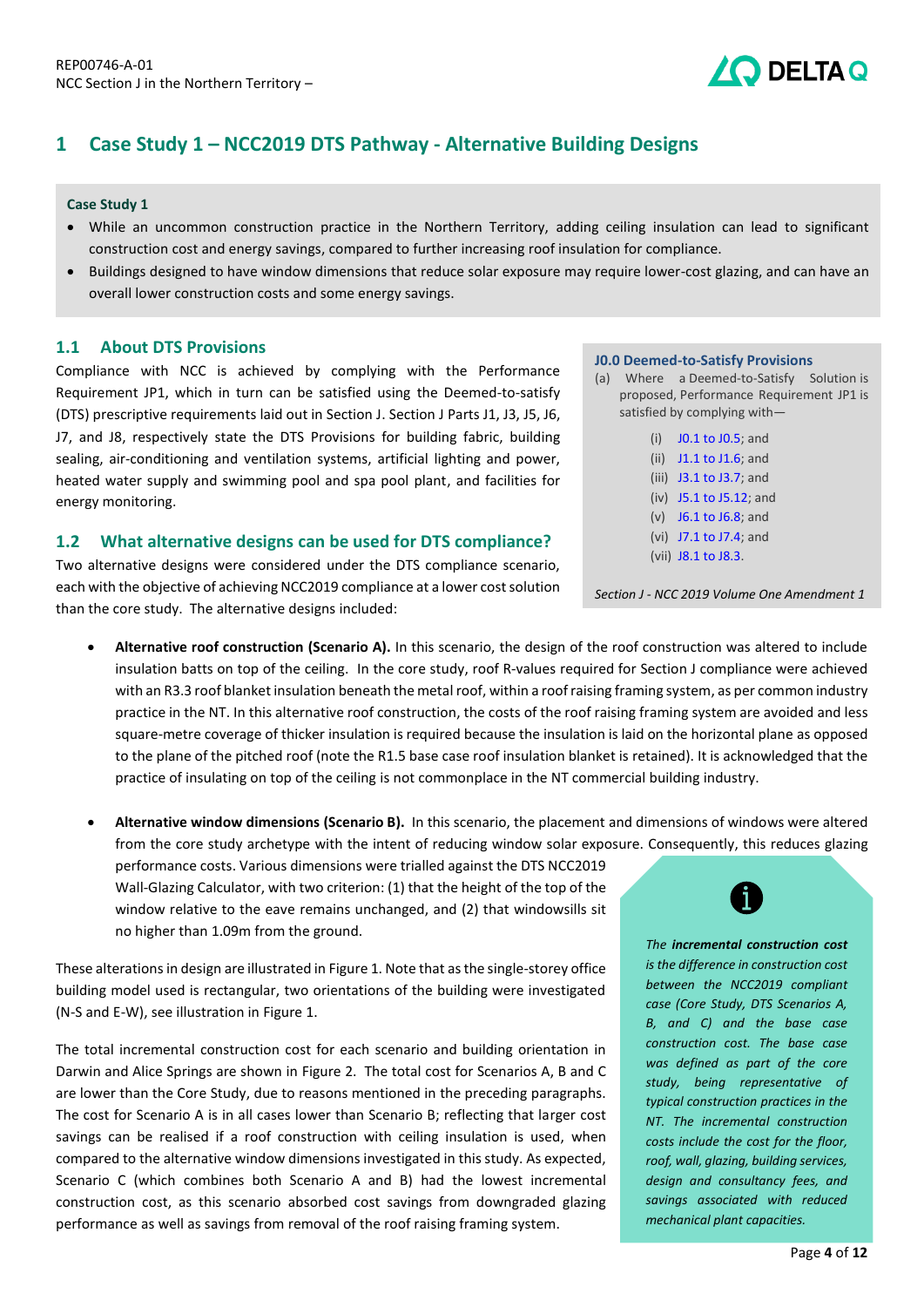#### REP00746-A-01 NCC Section J in the Northern Territory – Case Studies





**Figure 1: Section J DTS compliant building construction options assessed for the Core Study and Case Study 1 Scenarios.** 

<span id="page-4-0"></span>Note: The draft NCC2022 code (public comment version, Section J4D7 (2)) specifies that a slab-on-ground without in-slab heating or cooling system is considered to achieve a total R-Value of 2.0. Under this provision, the floor for this model would not require additional insulation for NCC2022. [\(NCC 2022 Volume One -](https://consultation.abcb.gov.au/engagement/ncc-2022-public-comment-draft-stage-2/supporting_documents/NCC%202022%20Volume%20One%20%20Version%2020210906.pdf) Version 20210906.pdf, accessed on 20 February 2021)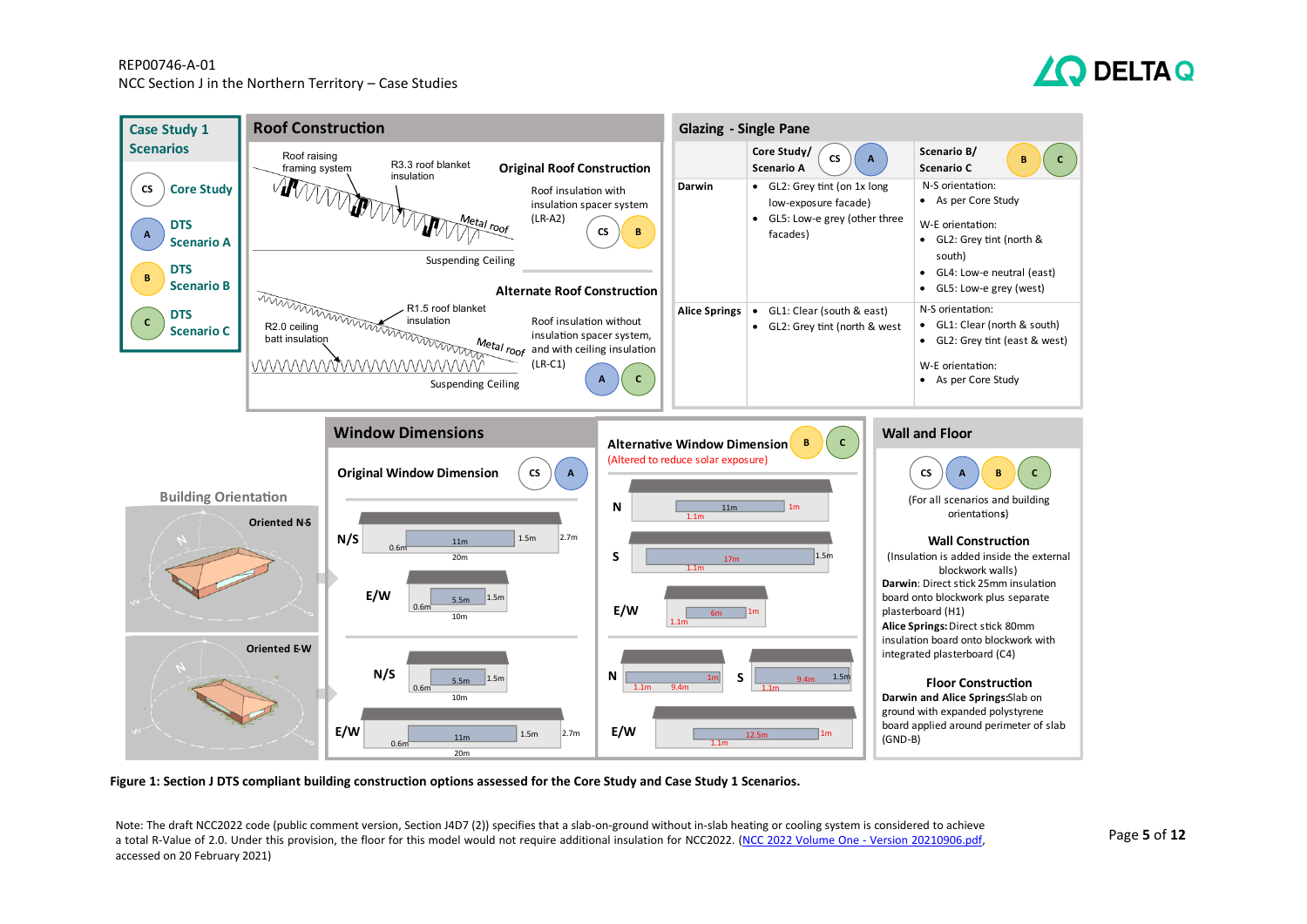## **DELTAQ**





**Figure 3: Single-storey office building geometry for (top) the Core Study and DTS Scenario A, (bottom) Scenarios B and C.**

<span id="page-5-1"></span>**Figure 2: Regulated energy intensity (kWh/m<sup>2</sup> ) and total incremental construction costs (\$/m<sup>2</sup> ) for different DTS-compliant building designs (Core Study, Scenario A, B and C).**

<span id="page-5-2"></span>**Table 2: Energy intensity, incremental construction cost, and benefit cost ratio for different DTS single-storey office designs. Averaged across buildings oriented N-S and E-W. Percentage values, in parenthesis, correspond to energy and cost savings of Scenarios A, B, or C relative to the Core Study.**

|                       | Energy Intensity <sup>3</sup> (kWh/m <sup>2</sup> ) |                      | Incremental construction cost <sup>4</sup> (\$/m <sup>2</sup> ) |                      | <b>Benefit Cost Ratio</b> |                      |
|-----------------------|-----------------------------------------------------|----------------------|-----------------------------------------------------------------|----------------------|---------------------------|----------------------|
|                       | <b>Darwin</b>                                       | <b>Alice Springs</b> | <b>Darwin</b>                                                   | <b>Alice Springs</b> | Darwin                    | <b>Alice Springs</b> |
| <b>Core Study</b>     | 90.6                                                | 77.9                 | \$81                                                            | \$71                 | 1.4                       | 2.5                  |
| <b>DTS Scenario A</b> | 81.9 (-10%)                                         | 72.4 (-7%)           | \$60 (-25%)                                                     | \$49 (-30%)          | 2.9                       | 4.3                  |
| <b>DTS Scenario B</b> | 91.4 (1%)                                           | 73.0 (-6%)           | $$74 (-8%)$                                                     | $$61 (-13%)$         | 1.5                       | 3.4                  |
| <b>DTS Scenario C</b> | 82.1 (-9%)                                          | 69.9 (-10%)          | \$53 (-34%)                                                     | \$44 (-38%)          | 3.2                       | 5.2                  |

## <span id="page-5-0"></span>**1.3 How does building energy use change with alternative designs?**

The predicted energy intensity<sup>5</sup> for each scenario is shown i[n Figure 2](#page-5-1) (an[d Table 2\)](#page-5-2). The results show that alternative designs can influence the building's energy intensity, although the magnitude of change varies depending on the type of design change, building location and orientation.

Single-storey office buildings with the alternative roof construction consume less energy compared to buildings with the initial roof construction design. For Darwin, the energy intensity of Scenario A buildings was 9 and 11% lower than the Core Study, for N-S and W-E oriented buildings, respectively. Energy intensities for Alice Springs were 1 and 12 %, lower for N-S and W-E oriented buildings, respectively. This demonstrates that adding ceiling insulation to meet the DTS requirements can be more effective than only using the roof blanket insulation<sup>6</sup>; this is mainly because the ceiling insulation reduces the amount of cooling energy lost into the roof space.

 $3$  The regulated energy intensity is report – this is the annual energy consumed, per sqm of total floor area, that is associated with maintaining the regulated services of a building (e.g. HVAC systems and lighting. It excludes plug-in loads)

<sup>4</sup> Difference in construction cost between the NCC 2019 complaint case (Core Study, DTS Scenarios A, B, and C) and the base case construction cost. The base case was defined as part of the core study, representative of typical construction practices in the NT. <sup>5</sup> Predicted energy intensities were based on simulations performed using dynamic thermal and energy simulation software IES<VE>.

<sup>6</sup> The total R-value of the original roof construction (LR-A2) is marginally lower than the alternative roof construction (LR-C1) (3.76 versus 3.80).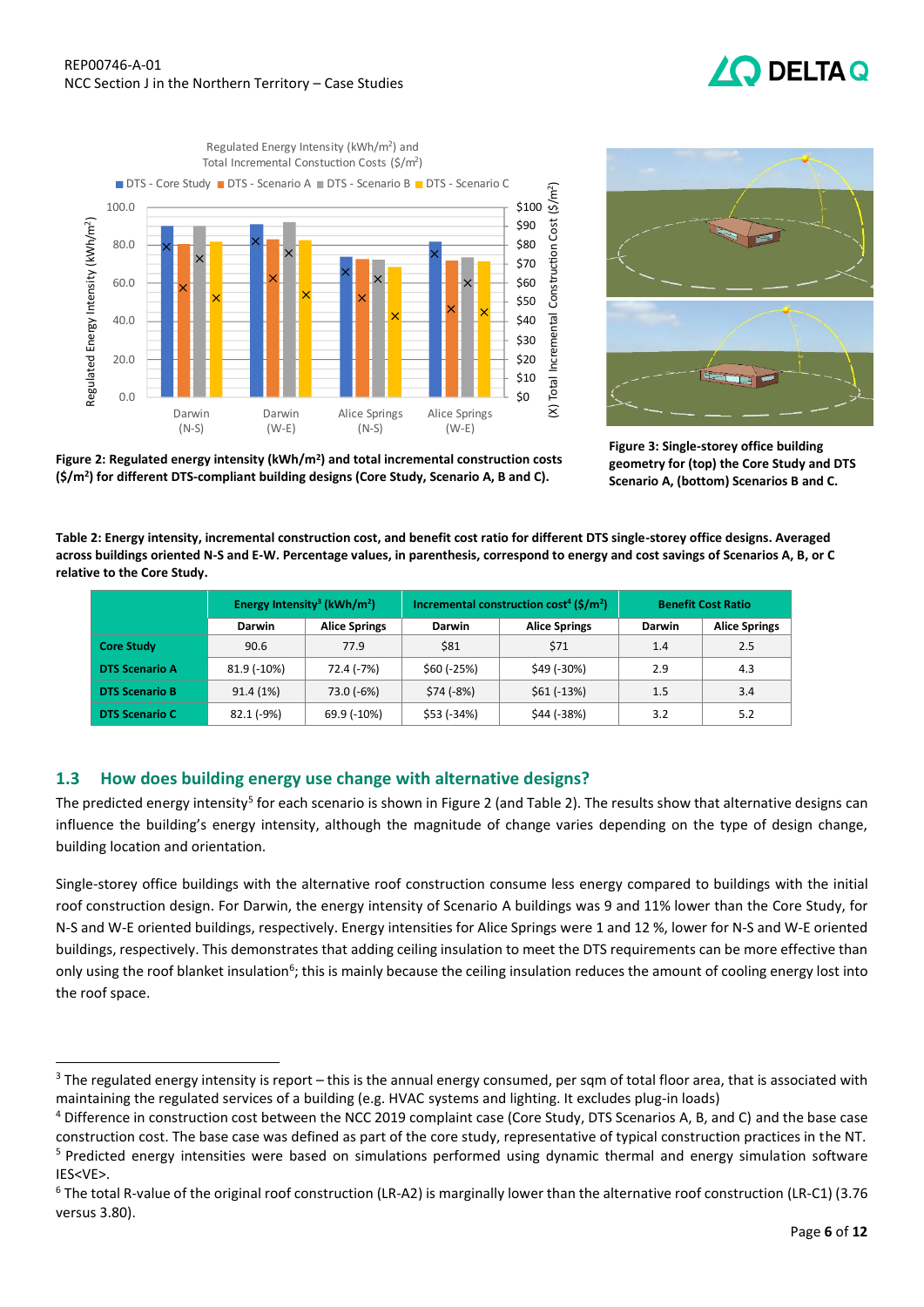#### REP00746-A-01 NCC Section J in the Northern Territory – Case Studies



Results from Scenario B reveal that strategic placement of window glazing can be beneficial from a cost and/or energy perspective. The impact of altering window dimensions and glazing performances (Scenario B) is more significant for buildings in Alice Springs than Darwin. In Darwin, Scenario B buildings had either the same, or marginally higher energy intensities (1%) than the Core Study.<sup>7</sup> In contrast, in Alice Springs, the energy use for Scenario B was 2% and 10% less than the Core Study, for N-S and W-E oriented buildings, respectively. These results demonstrate that, in Darwin, the use of lower performance glazing did not markedly increase the case study's energy use, as the glazing was carefully located to maximise passive shading by the building form. Whereas the energy modelling revealed that, in Alice Springs, the strategically placed glazing, despite having higher thermal conductivity, was beneficial compared to the lower conductivity glazing modelled for the Core Study. This could be because Alice Springs has a significant diurnal temperature range and higher thermal conductivity through the glazing system helps the building structure cool down overnight.

In all but one of the cases considered, combining the alternative roof construction and window dimensions (forming Scenario C), resulted in the lowest building energy intensity, amongst the different design options considered in this Case Study. The exception is for Darwin N-S oriented buildings, where the energy intensity of Scenario C was similar to Scenario A  $(1.1kWh/m<sup>2</sup>$  difference). Across Alice Springs and Darwin, for both building orientations, the regulated energy intensities for Scenario C were 7 – 15% lower than the Core Study (and 22-34% lower than the base case energy intensity).

## <span id="page-6-0"></span>**1.4 Does using different building designs to comply with DTS change the economic analysis results?**

From an owner-occupier perspective, all designs considered were cost-beneficial with benefit cost ratio (BCR) values larger than 1.0 (see [Table 2\)](#page-5-2). The alternative designs considered (scenarios A, B and C) were more cost beneficial than the core study, as indicated by the larger BCR value. On average across both building orientations, the best performing single-storey office had window dimensions altered to reduce solar exposure and a roof construction that included insulation laid above the ceiling. The building design with the alternative roof construction performed second best. These results clearly demonstrated that implementing NCC2019 Section J can be more cost-beneficial if building designs are optimised.

<sup>&</sup>lt;sup>7</sup> Although at a lower total incremental construction cost.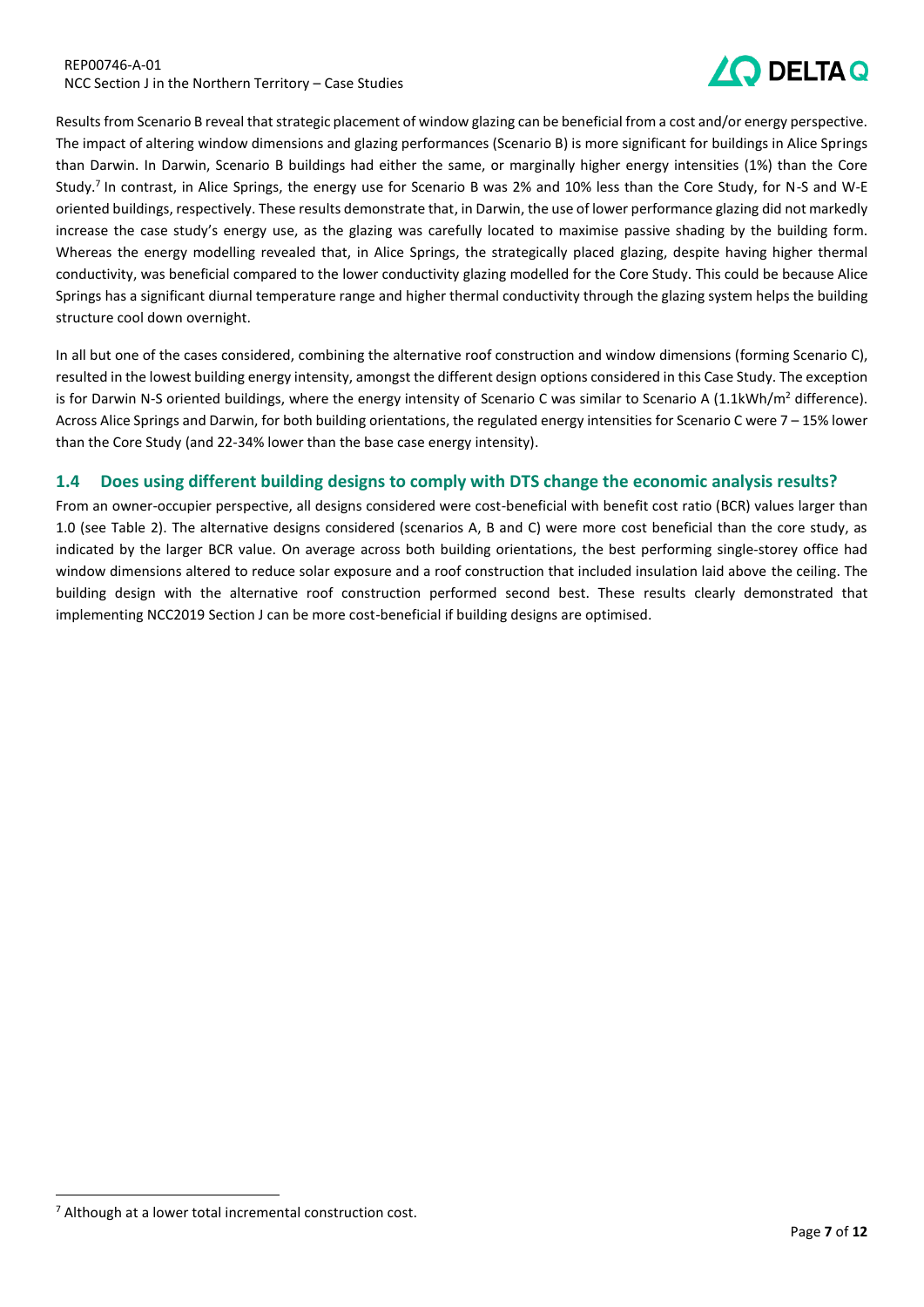## <span id="page-7-0"></span>**2 Case Study 2 - JV3 Verification using a Reference Building**

#### **Case Study 2**

- The process of using the JV3 method to comply was demonstrated using the single-storey office building model. It showed a reduction in compliance cost is possible, but not always achievable. Whilst this case study utilised a small building, this method could potentially be of greater benefit for larger buildings.
- It should be emphasised that the number of iterations and designs considered were limited by the scope of work. Consequently, the design scenarios used in the case study are not necessarily the only or the best design. Alternative designs could still lead to different cost and compliance outcomes.

### <span id="page-7-1"></span>**2.1 About JV3**

The Verification Method JV3 is an alternative solution that can be used when the proposed building design does not meet the Deemed-to-Satisfy requirements. It can allow greater flexibility for designers, as it considers the performance of the whole building rather than individual building aspects (as done in the DTS provisions). In some cases, compliance costs could be reduced using this method.

JV3 compares the proposed building against a reference building, both modelled using energy simulation software. An excerpt of the JV3 performance requirements is shown below.

To meet JV3 requirements, the proposed building must meet thermal comfort requirements, and its annual greenhouse gas (GHG) emissions must not exceed that of the reference design. JV3 also allows renewable energy generated on site, such as roof-top solar PV, to offset the proposed design's modelled annual greenhouse gas emissions. As this case study focuses on alternative building designs, on-site renewable energy generation is not considered here.



DELTA Q

*The Reference Building is the reference point to which the proposed building is compared to in the JV3 method. The reference building must –*

- comply with the DTS Provisions in Parts. *to J7; and*
- *have the same building form as the proposed building (i.e. identical roof geometry, floor plan, number of storeys, size and location of glazing)*

*Refer to JVb Clauses 2 and 3 for further details on the requirements for the reference building*

#### **JV3 Verification using a reference building** *(extract from Section J - NCC 2019 Volume One Amendment 1)*

- (a) For a Class 3, 5, 6, 7, 8 or 9 building or common area of a Class 2 building, compliance with [JP1](https://ncc.abcb.gov.au/editions/2019-a1/ncc-2019-volume-one-amendment-1/section-j-energy-efficiency/section-j-energy#id3e871c4b-7d6d-47f3-bbb6-dccc9ce706c4) is verified when—
	- (i) it is determined that the *annual greenhouse gas emissions* of the proposed building are not more than the *annual greenhouse gas emissions* of a *reference building* when—
		- (A) the proposed building is modelled with the proposed *services*; and
		- (B) the proposed building is modelled with the same *services* as the *reference building*; and
	- (ii) in the proposed building, a [thermal comfort level](https://ncc.abcb.gov.au/editions/2019-a1/ncc-2019-volume-three-amendment-1/schedule-3-defined-terms/schedule-3-definitions#id02de30be-e185-4554-ac97-d5f75f7031a3) of between a [Predicted Mean Vote](https://ncc.abcb.gov.au/editions/2019-a1/ncc-2019-volume-three-amendment-1/schedule-3-defined-terms/schedule-3-definitions#id5282c0f9-1971-429a-88ce-68ced9e36410) of -1 to +1 is achieved across not less than 95% of the [floor area](https://ncc.abcb.gov.au/editions/2019-a1/ncc-2019-volume-three-amendment-1/schedule-3-defined-terms/schedule-3-definitions#id63a71404-bf7c-4cc9-bd4d-f8bf033720b8) of all occupied zones for not less than 98% of the annual [hours of operation](https://ncc.abcb.gov.au/editions/2019-a1/ncc-2019-volume-three-amendment-1/schedule-3-defined-terms/schedule-3-definitions#id2f3e151f-ab60-45d4-be1a-6752d44af26a) of the building; and
	- (iii) the building complies with the additional requirements in [Specification JVa.](https://ncc.abcb.gov.au/editions/2019-a1/ncc-2019-volume-one-amendment-1/section-j-energy-efficiency/specification-jva#id615d8a39-1621-4bf4-95d5-88a7379f03a6)
- (b) The *annual greenhouse gas emissions* of the proposed building may be offset by—
	- (i) *renewable energy* generated and used on *site*; and
	- (ii) another process such as reclaimed energy, used on *site*.
- (c) The calculation method used for  $(a)$  and  $(b)$  must comply with-
	- (i) ANSI/ASHRAE Standard 140; and
	- (ii) Specification JVb.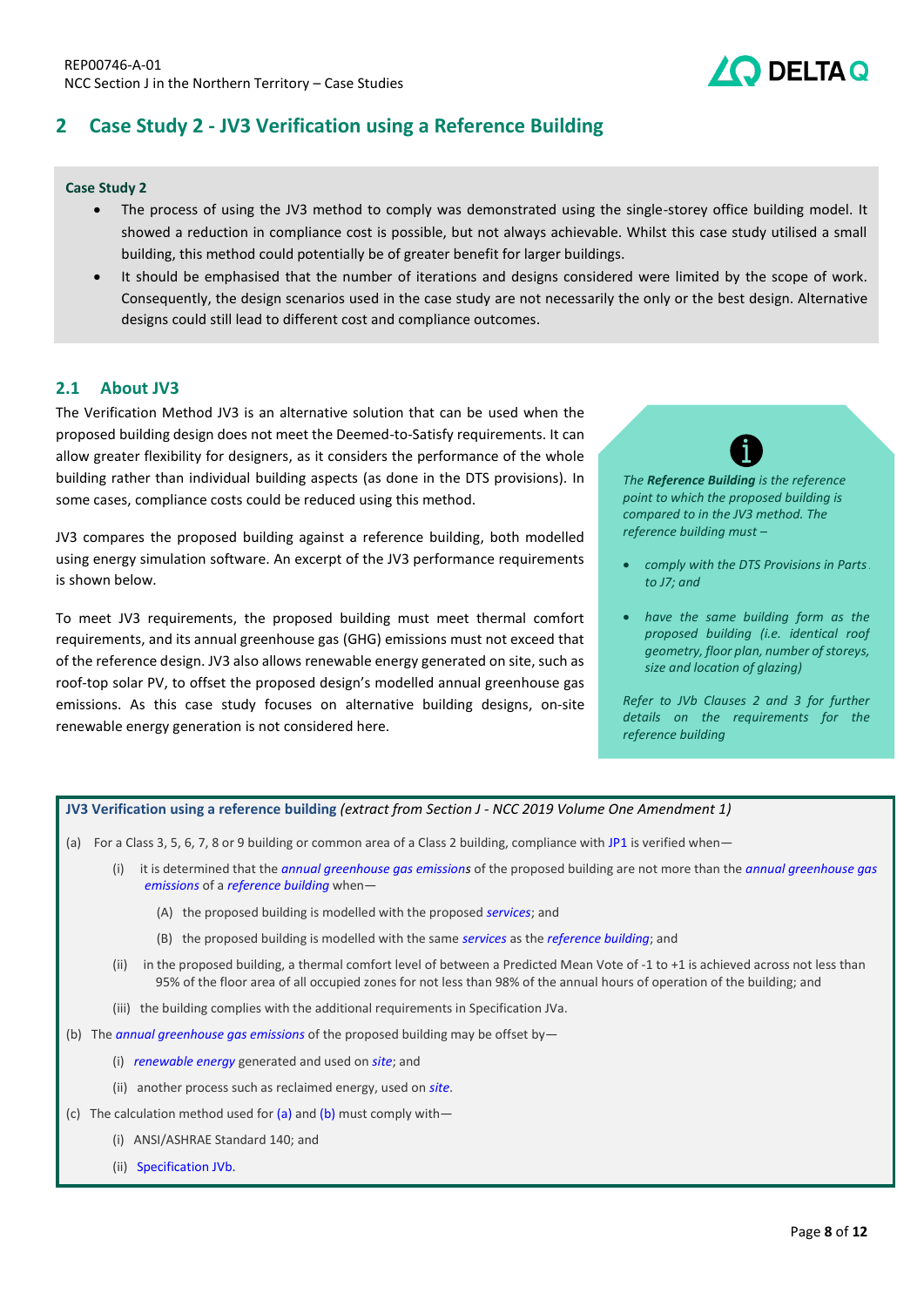#### REP00746-A-01 NCC Section J in the Northern Territory – Case Studies

## **DELTA Q**





<span id="page-8-0"></span>**Figure 4: Steps involved in JV3 Verification using a reference building**

## **2.2 Reference building and JV3 scenario building construction details**

In this case study, an alternative single-storey office design, with certain building fabric elements that do not satisfy DTS, was explored. The JV3 scenarios had the same building services specification as the reference building.

Details of the construction for the reference building and proposed buildings (JV3 scenario) for Darwin and Alice Springs are summarised in [Table 3](#page-9-0) an[d Table 4,](#page-9-1) respectively<sup>8</sup>. As the single-storey office building model used is rectangular, two orientations of the building were investigated (N-S and E-W, as used in Case Study 1, and illustrated in [Figure](#page-4-0) 1).



<sup>8</sup> This case study focuses on alternative building designs, hence roof top solar PV was not considered. Note that JV3 allows the use of on-site renewable energy generation to offset the annual GHG emissions.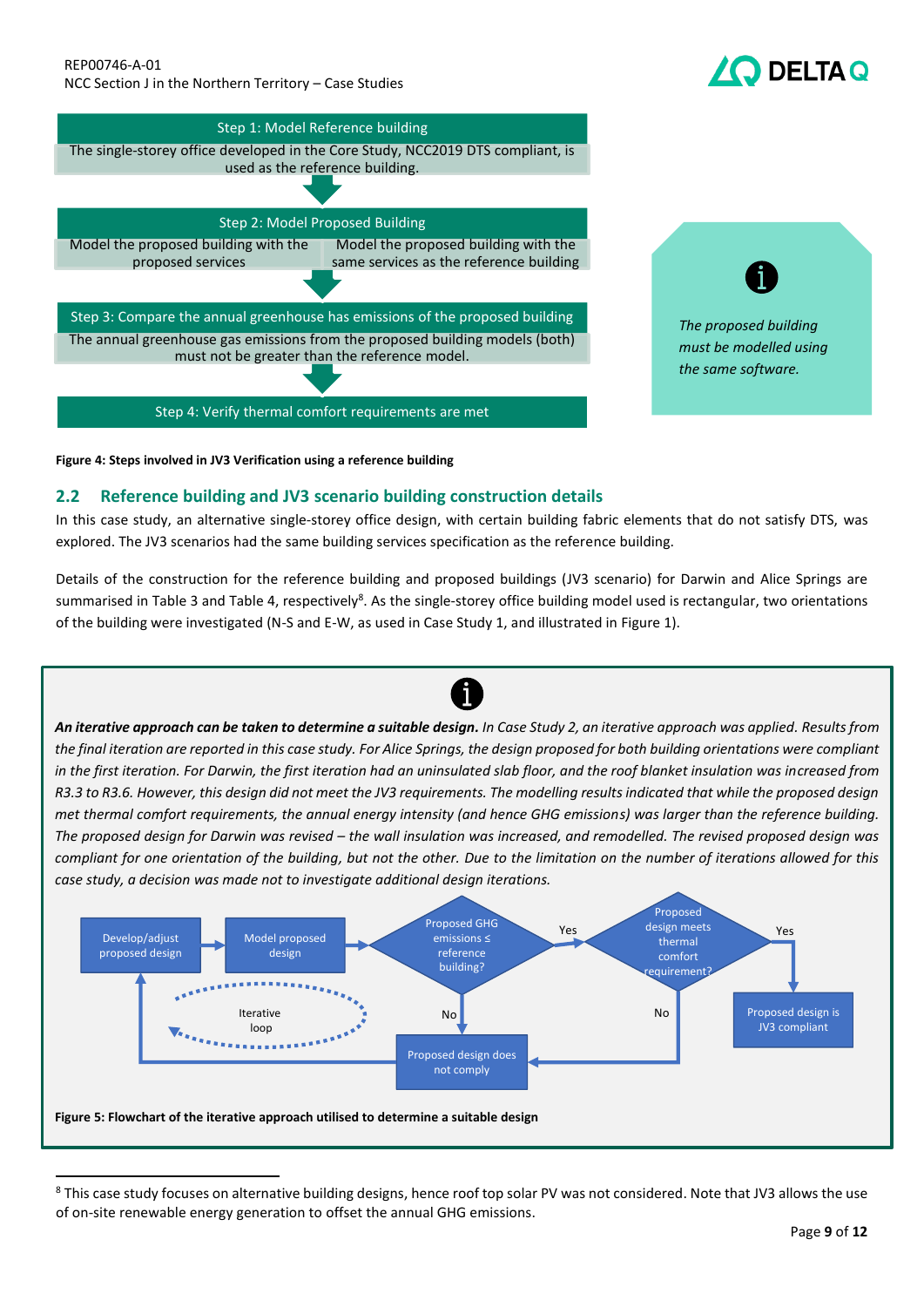

#### **Table 3: Construction details for Single-Storey Offices in Darwin, Reference Building and JV3 Scenario (JV3 deviations from the reference building are denoted in red font).**

| <b>Darwin</b>                                                     | <b>Reference Building (Core Study)</b>                                                                                      |                                                                                                                      | <b>JV3 Scenario - DRW</b>                                                         |
|-------------------------------------------------------------------|-----------------------------------------------------------------------------------------------------------------------------|----------------------------------------------------------------------------------------------------------------------|-----------------------------------------------------------------------------------|
| <b>Roof</b>                                                       | LR-A2: R3.3 (140mm) blanket (no foil underneath) <sup>9</sup> and insulation<br>spacing system                              |                                                                                                                      | LR-D1: R3.6 (145mm) blanket (no foil underneath) and insulation<br>spacing system |
| Walls (insulation to be added inside<br>external blockwork walls) | H1: Direct stick 25mm insulation board onto blockwork plus separate<br>plasterboard                                         | H2: Direct stick 40mm insulation board onto blockwork plus separate<br>plasterboard                                  |                                                                                   |
| Windows (single pane unless otherwise<br>stated)                  | <b>Orientation N-S</b><br>• GL2: Grey tint (South - long<br>low-exposure facade)<br>GL5: Low-e grey (north, west<br>& east) | Orientation E-W<br>• GL2: Grey tint (East - long<br>low-exposure facade)<br>GL5: Low-e grey (north, south<br>& west) | Same as the Reference Building                                                    |
| <b>Floor</b>                                                      | GND-B: Slab on ground with expanded polystyrene board applied<br>around the perimeter of the slab                           |                                                                                                                      | <b>BC1: Uninsulated slab</b>                                                      |
| <b>Building Services</b>                                          | NCC2019 DTS compliant services                                                                                              |                                                                                                                      | Same as the Reference Building                                                    |

#### **Table 4: Construction details for Single-Storey Offices in Alice Springs, Reference Building and JV3 Scenario (JV3 deviations from the reference building are denoted in red font)**

<span id="page-9-0"></span>

| <b>Alice Springs</b>                                              | <b>Reference Building (Core Study)</b>                                                                                                                                       | <b>JV3 scenario - Alice Springs</b>                                                                                                                                                                                            |  |
|-------------------------------------------------------------------|------------------------------------------------------------------------------------------------------------------------------------------------------------------------------|--------------------------------------------------------------------------------------------------------------------------------------------------------------------------------------------------------------------------------|--|
| Roof                                                              | LR-A2: R3.3 (140mm) blanket (no foil underneath) <sup>7</sup> and spacing<br>system                                                                                          | Same as the Reference Building                                                                                                                                                                                                 |  |
| Walls (insulation to be added inside external<br>blockwork walls) | H2: Direct stick 40mm insulation board onto blockwork plus separate<br>C4: Direct stick 80mm insulation board onto blockwork with<br>integrated plasterboard<br>plasterboard |                                                                                                                                                                                                                                |  |
| Windows (single pane unless otherwise<br>stated)                  | Orientation N-S and E-W<br>• GL1: Clear (south & east)<br>GL2: Grey tint (north & west)                                                                                      | <b>Orientation N-S</b><br><b>Orientation E-W</b><br>GL1: Clear (south)<br>$\bullet$ GL1: Clear (south)<br>GL2: Grey tint (east & west)<br>GL2: Grey tint (north & west)<br>• GL5: Low-e grey (north)<br>GL5: Low-e grey (east) |  |
| <b>Floor</b>                                                      | GND-B: Slab on ground with expanded polystyrene board applied<br>around the perimeter of the slab                                                                            | Same as the Reference Building                                                                                                                                                                                                 |  |
| <b>Building Services</b>                                          | NCC2019 DTS compliant services                                                                                                                                               | Same as the Reference Building                                                                                                                                                                                                 |  |

<span id="page-9-1"></span><sup>&</sup>lt;sup>9</sup> Note 100mm R2.5 blanket with perforated foil underneath is required by the DIPL Sustainability Minimum Design Standards for buildings (under the Section J Compliance Threshold). DIPL officers have suggested it is beneficial to keep fibre contained between foil layers across the building life.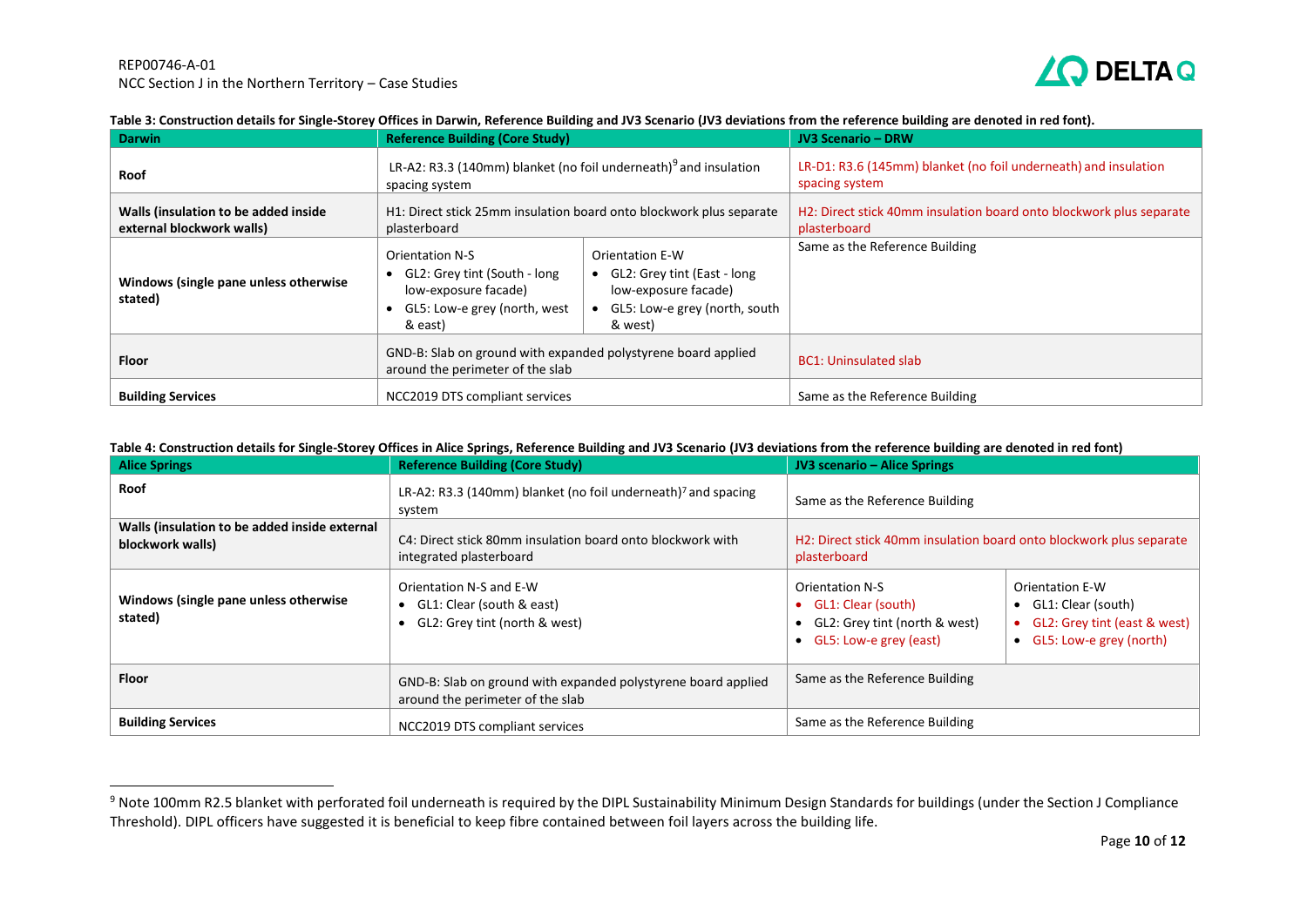## <span id="page-10-0"></span>**2.3 Does the Proposed Design Comply using JV3?**

As the single-storey office buildings modelled in this case study were fully electric, comparing the energy intensities provided a good indication of how the GHG emission will compare between the reference building and the proposed design. The annual GHG emissions are determined from the predicted energy intensity of the building using greenhouse gas emissions factors (permitted values are specified in JVb Clause 3). It should be noted that the energy use is factored differently depending on the source (e.g. electricity or gas) and location of the building (i.e. state/ territory).

Three of the four proposed designs complied using JV3 (see [Figure 6\)](#page-10-2). The exception is the JV3 design proposed for the Darwin small-office (oriented W-E), which did not comply because the modelled energy intensity was higher than the reference building  $(0.88 \text{ kWh/m}^2 \text{ more}).$ 



<span id="page-10-2"></span>**Figure 6: Comparison of JV3 models with the reference model.** 

**The regulated energy intensity of the reference model and JV3 scenario are shown in the bar chart, the difference in energy intensity between the reference building and JV3 scenario is labelled (negative value indicates that the JV3 proposed design has a lower energy intensity than the reference building).**

## <span id="page-10-1"></span>**2.4 Is the JV3 proposed design cheaper than the reference building?**

The construction costs<sup>10</sup> for the reference building and JV3 scenarios are shown in [Figure 7.](#page-11-2)

The total incremental construction costs for three out of four cases were marginally higher than the reference building (0.1% higher than the base case construction cost). The W-E building in Alice Springs is an exception, with the lower total incremental cost arising from a significant increase in plant capacity cost savings (the proposed design for this case is more energy efficient, as reflected in the lower energy intensity, and hence the mechanical plant size can be reduced).

The higher cost stems from the difference in design and consultancy fees; the JV3 consultancy fee (approximately \$3,000 per building) is higher than the DTS consultancy fee (\$1800 per building). This is because the JV3 consultancy fee also includes fees for modelling services. However, as with all costs, the fee could be subject to competitive market forces. As part of this work, a range of fees for a JV3 consultancy were obtained and the higher fee was used to be more realistic of the present time. Using the lower JV3 consultancy fee of \$2,000 would result in Alice Spring's JV3 proposed designs, across both building orientations, being cheaper than the reference case.

<sup>&</sup>lt;sup>10</sup> Reported as incremental costs, relative to the base case construction